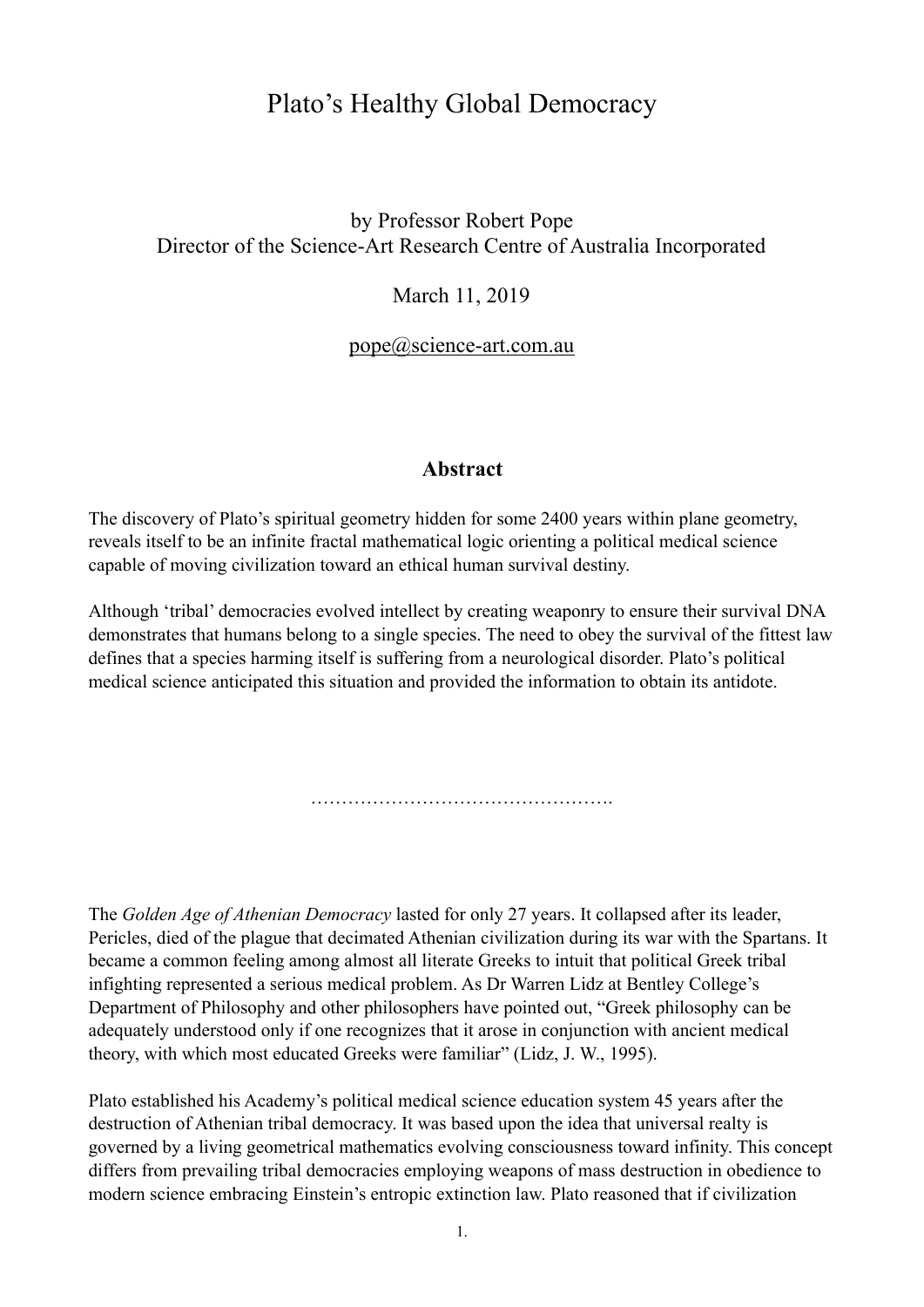belonged to a future political science linking civilization to the healthy evolution of the universe then it would avoid the extinction that had befallen previous life-forms that had been observed within the fossil record.

Plato's medically orientated educational system was based upon arithmetic, plane geometry, astronomy and harmonics. His human survival political science theories were about finding an antidote to the prevailing political tendency of civilization to move towards chaos. Since Neolithic times tribes were obliged to evolve human intellect by the manufacture of weapons of destruction in order to survive. Eventually, Einstein and his atomic theory contemporaries were *'morally'*  committed to build an atomic bomb before the obviously brutal Nazi ideology did so. However, it should be understood that Plato's political medical science to guarantee the healthy evolution of civilization had no affinity whatsoever with any tribal democracies obliged to continuous conflict among themselves. His theories were expressing the concept of an evolving living holographic universe moving toward infinity.

Plato intuitively anticipated future DNA evidence that a species harming itself was neurologically diseased and he applied medical reasoning to locate the antidote for that disease. This paper explains why the philosophy of Plato's Science-Art research now outlines the nature of that antidote.

In the paper *Education and Plato's Parable of the Cave* originally published by the *Journal of Education,* Plato accused mathematicians of being incapable of discerning the nature of reality. Within his allegory of the cave Plato's mathematician "prisoners can see only shadows, and these shadows are cast by artifacts" (Losin. P. 1996).

Scientists today exist in a cultural era of economic emotional chaos in which a Leonardo da Vinci artistic artefact eulogizing a sterile quantum mechanistic illusory reality, recently changed hands for \$541,000,000. They remain totally unaware of the existence of recent artistic artefacts providing evidence revealing Plato's spiritual optical human survival message hidden within plane geometry. As a Chief Military Engineer to the Pope's army, Leonardo fulfilled his evolutionary role leading to the industrial age of mechanized warfare. He actually wrote that plane geometry could never contain the optical information that has now been located within plane geometry. This is important to note because the future of Plato's human survival theories depends upon correcting Leonardo's intellectual myopia.

Rene Descartes' mechanistic philosophy of science was also intimately associated with the military, further extending tribal science's lust for violent conflict. However, prevailing medical science remains under the influence of Descartes' philosophy of science, which is now revealed to be seriously diseased. However, philosophers of medical science, in general, must either 'toe the academic line' to climb the economic ladder or ruin their careers by interfering with aspects of the influential pharmaceutical financial empire.

The 1981 Nobel Laureate in Physiology of Medicine, David Hubel, fully endorsed the neurologist, Antonio Damasio's book *Descartes' Error-Emotion, Reason and the Human Brain* (Damasio. A. R. 1994). Damasio wrote that Descartes, commonly referred to as the father of modern philosophy, had adversely influenced medical science's development by motivating it with an unstable psychopathic mentality. The nature of that mental disease now appears to be associated with tribal science's singular obsession with aggressive control over aspects of financial reality.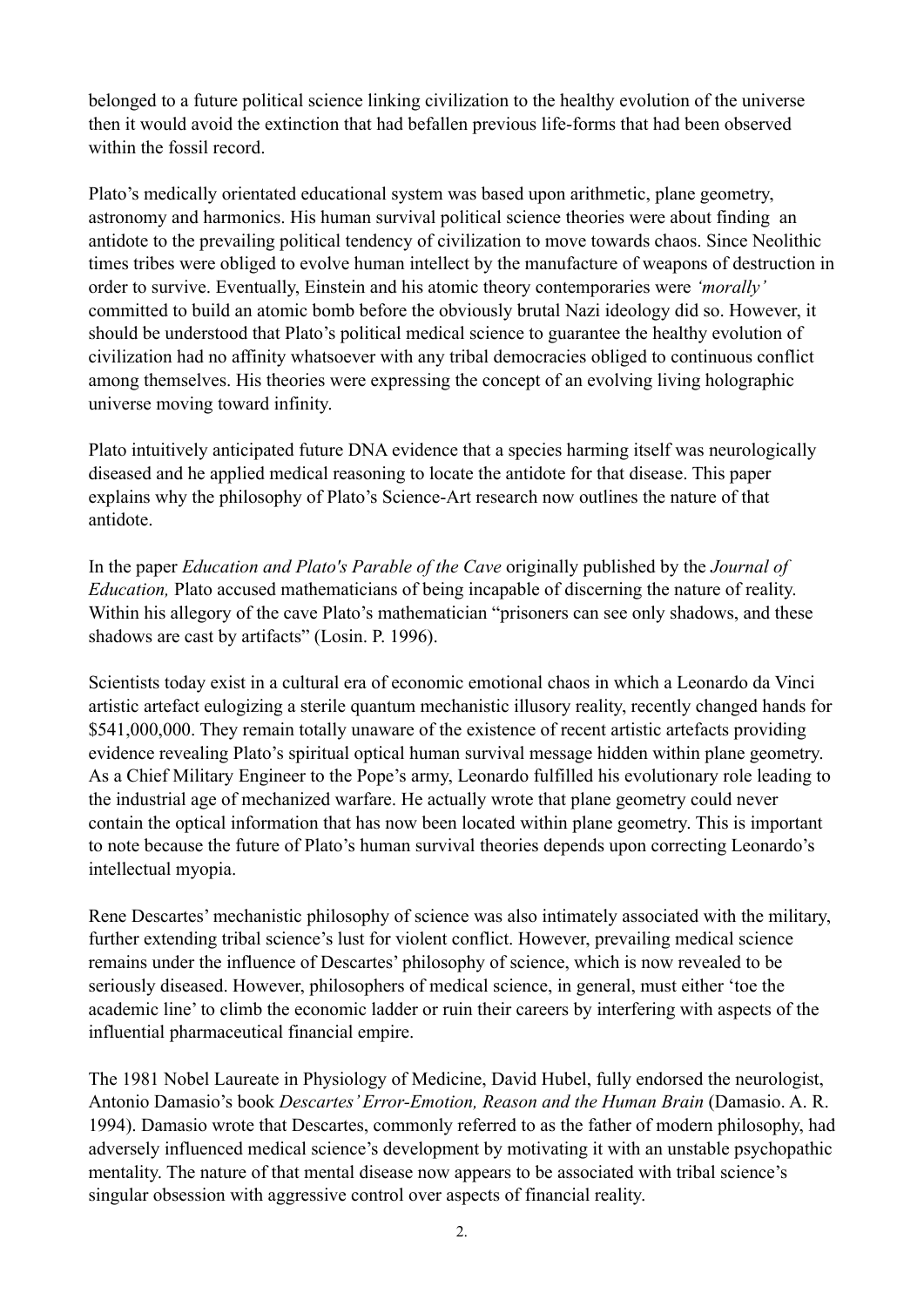The majority of the scientific prisoners within Plato's cave allegory today, have not the slightest idea that Plato's plane geometry mathematics is an electromagnetic phenomenon interacting with the Earth's electromagnetic biosphere. Plato believed that the properties of magnetic lodestone belonged to a primordial life-force evolving thought-form consciousness toward an ethical ennobling future, rather than the prevailing chaos now threatening the human species.

The concept of magnetized lodestone influencing the evolution of consciousness is similar to the idea that breathing oxygen from the earth's atmosphere allows humanity to evolve. Plato's electromagnetic thought-form geometry belonging to the evolution of the Greek Nous, was merely a way of expressing the idea that human consciousness evolves by its interaction with the Earth's electromagnetic biosphere.

The Great Italian Renaissance, heralded as a revival of Plato's lost ethical science was hijacked by a tribe belonging to a highly aggressive segment of the Christian religion. Its later control of an international academic educational system promoted Descartes' and da Vinci's mechanistic genius as a necessity for further military conquest. Eventually, in obedience to the survival of the fittest paradigm, this led to the development of weapons of mass destruction. The few scientific trailblazers now clearing a pathway through the existing dysfunctional electromagnetic reality toward Marcillio Ficino's genuine revival of Platonic ethical science, as a New Renaissance, need to know of the existence of new artistic artefacts supporting their research.

When DNA revealed that all human tribes belong to a single species tribal science, once obliged to obey the survival of the fittest paradigm logic observable in nature, became a tribal death-cult of yesteryear. However, its mathematical structure remains an essential factor in obtaining Plato's medical antidote to orientate humanity away from such chaotic compulsions.

Tribal science and human survival science are both integral aspects of the human evolutionary process. They can readily be entangled within a computer program in order to obtain Plato's antidote. If the program is governed by antidote information regarding the schizophrenic political compulsion to bring about dysfunctional conflict, then human survival blueprint simulations will be quickly generated.

In his book *The Crazy Ape*, Szent-Györgyi argues that although man "the more he progresses technologically, seems the more to regress psychologically and socially, until he resembles his [tribal] primate ancestors in a state of high schizophrenia" and "most of scientific research that is done to elevate human life serves in the end to destroy it" (Szent-Györgyi, A., 1970). This opinion from a co-founder of the American National Cancer Research Foundation, almost half a century ago, is a crucial criticism of prevailing political medical scientific philosophy.

The late science advisor to the Belgrade Institute of Physics, Petar Grujic, in his book *The Concept of Fractal Universe Anaxagoras* (Grujic. P. V.) explained how Greek political science was influenced by infinite fractal geometrical mathematical logic. In his book *Anaxagoras on Mind* (Baloyannis. S. J. January 2018) the neurological medical scientist, Staros Baloyannis, considers that Anaxagoras' work "is now a significant milestone in the [medical-science] field Neurophilosophy".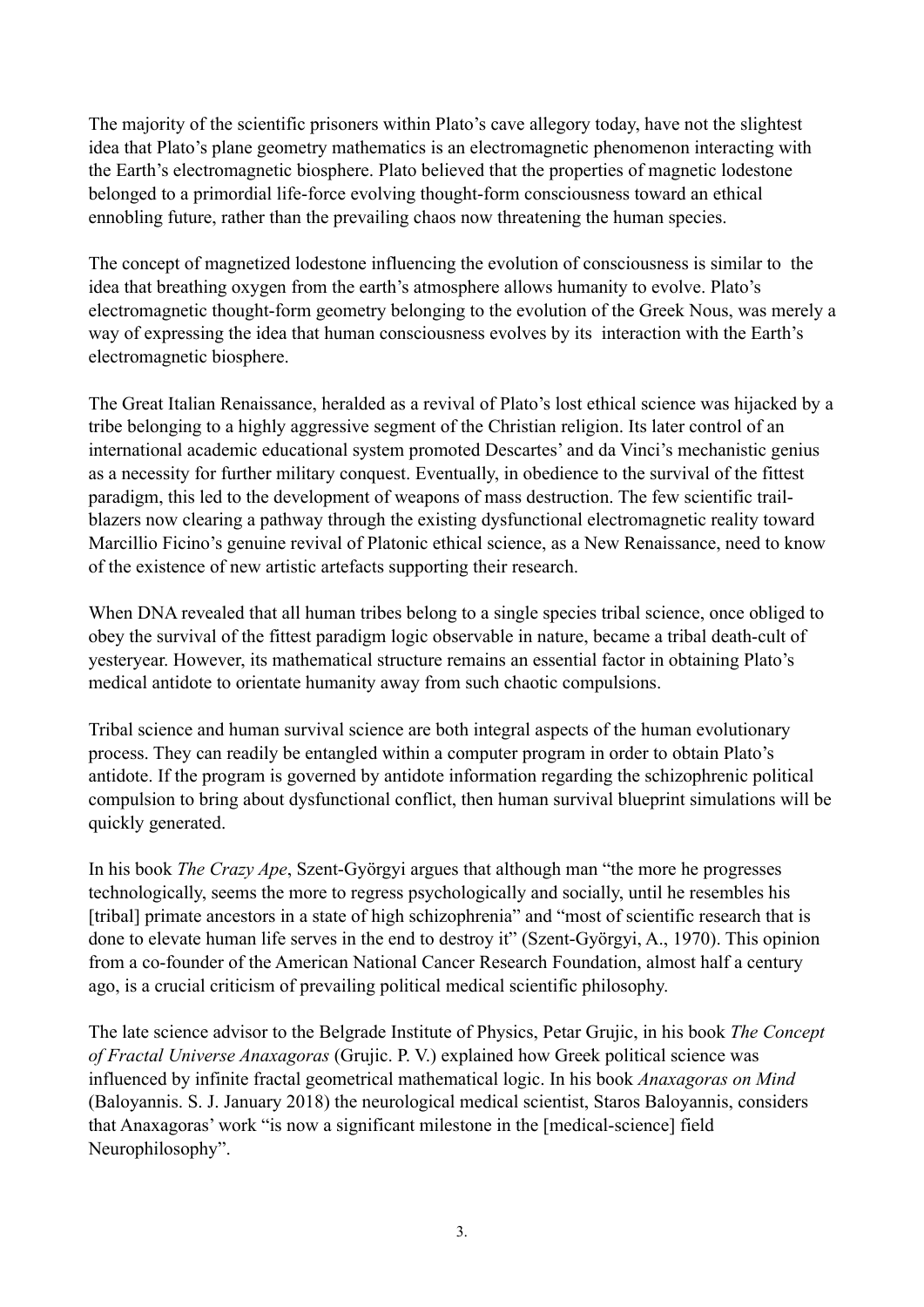It needs to be pointed out that prevailing tribal medical science emotionally prohibits acknowledgement that Plato used Anaxagoras' infinite fractal logic in order to link human consciousness to the workings of a living holographic universe. The major religions of the world have written into their various constitutional legal systems, that access to infinity requires permission from a particular supreme Deity requiring violence to enforce obedience to its credo. Therefore, they lack the will to reason about Plato's *Sacred Geometry* being derived mathematically from a more open-minded tolerance belonging to pagan Greek gods.

Anaxagoras died just before the birth of Plato. In one of his his best known dialogues, Plato discusses Anaxagoras' infinite mathematics in which the gods endorsed the concept that intelligence organizes all things in the best way it can. Plato argued that physical reality alone does not convey a sense of order in the universe, but requires a god-like spiritual sense of purpose (Conolly. T. 2019).

The quantum physicist David Bohm described Plato's future universal ethical medical science as an *Implicate Order and Holomovement* moving away from primordial universal chaos. Plato was writing about the fundamental basis of the workings of a creative living infinite holographic universe evolving away from chaos. This concept is the complete opposite to the structure of prevailing science, which demands the extinction of all life in the universe rather than human participation within a holographic universe.

Benoit Mandelbrot was certainly not the first mathematician to discover infinite fractal mathematics. Both he and Arthur C Clarke had no comprehension of the possible working of David Bohm's infinite holographic universe when they agreed in the television documentary, *The Colours of Infinity* (Clarke. A. C. and Lesmoir-Gordon. N., 1995) that human civilization was not included in any evolutionary transition from chaos to Plato's universal infinite order. Einstein's tribal world was necessarily all about a medical science incorrectly dedicated to civilization moving toward entropic extinction rather than toward Bohm's Implicate Order had been deduced from Plato's research into infinite mathematical logic.

At the 1979 Marcel Grossmann Meeting on General Relativity at the International Centre for Theoretical Physics in Trieste, China's highest awarded physicist, Kun Huang, discussed with the Science-Art Research Centre from Australia about how to measure the direction that Plato's sacred geometry was evolving toward. Huang felt certain that it was a mathematics moving in the opposite direction to Einstein's destructive entropic worldview. Although Einstein's quantum mechanics was once an integral aspect of tribal survival it nonetheless now condemns civilization to extinction. Huang was greatly upset that Einstein had refused to discuss the idea that Plato's *All is Geometry*  life-force concept could be observed functioning within the world's seashell sacred geometrical fossil record. He advocated that a computer program could be devised to demonstrate, once and for all, whether it was moving away from Einstein's extinction chaos or moving toward it.

During the 1980s Italy's leading scientific journal, Il Nuovo Cimento, published about the Science-Art Centre's Australian seashell computer experiment suggested by Huang. It confirmed that Plato's seashell life-force sacred geometry was evolving mathematically to infinity rather than extinction (Illert. C. 1987). This discovery was later reprinted by the world's largest technological institute IEEE in Washington as an important optical mathematical discovery from the 20th Century scientific literature and was placed alongside such names as Louis Pasteur and Francis Crick.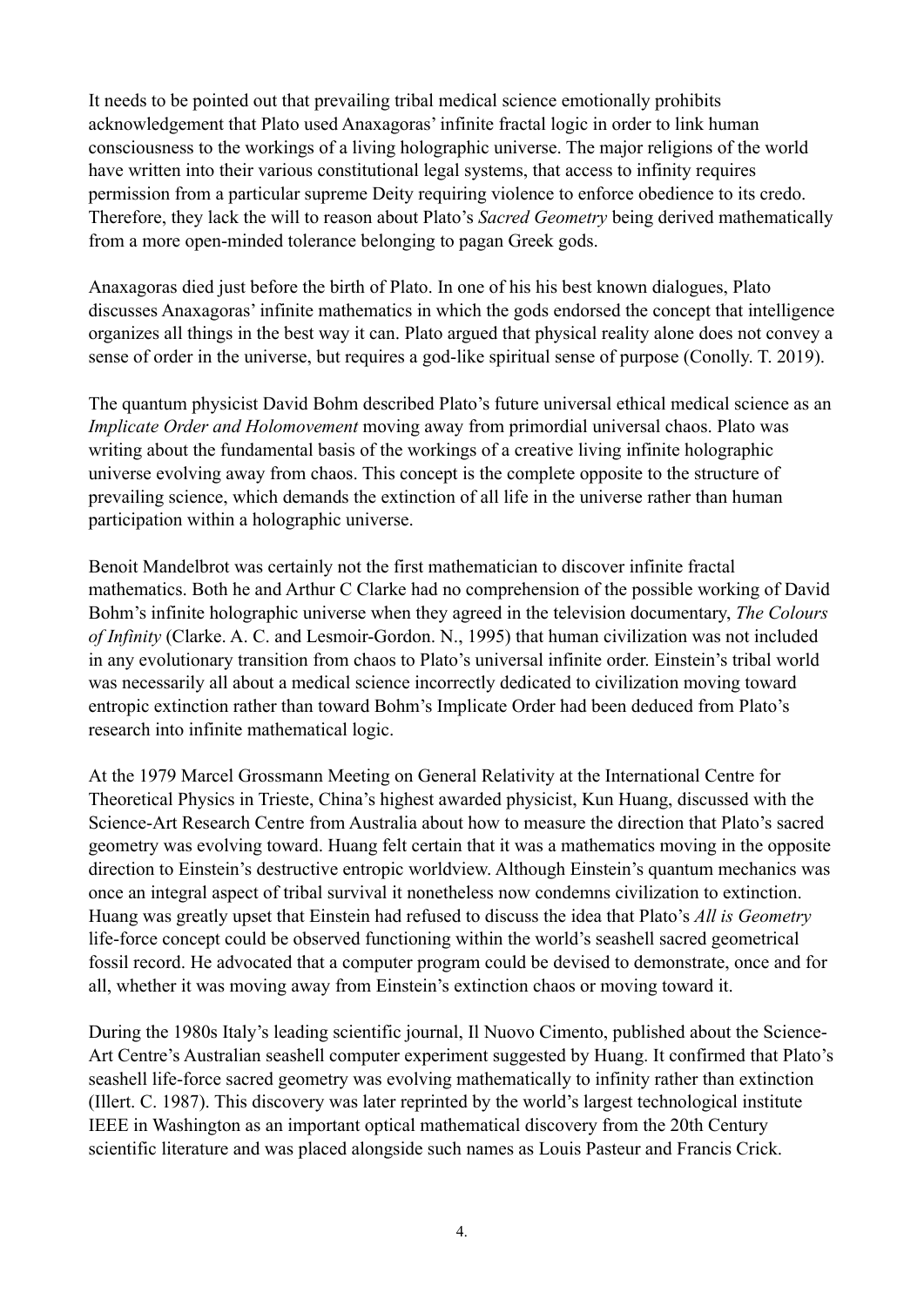The mathematical discovery was transposed into a physics format by the President of the Institute for Basic Research in Florida and the Centre's mathematician, Chris Illert. Illert noted that Plato's infinity mathematics could generate futuristic healthy seashell simulations but Einstein's quantum mechanical mathematics generated only distorted futuristic seashell simulations (Illert. C. 1992). The Centre concluded from that information that quantum mechanical mathematics was innately carcinogenic and therefore could be classified as unethical, but in balance with Plato's ethical mathematics. Medical science refused to countenance the obviously important cancer antidote research implication associated with the seashell discovery, although the discovery was academically acclaimed as one of the important optical discoveries of the 20th Century.

The Centre's grasp of the artistic creative potential of artificial intelligence at that time was later proven to be scientifically comprehensible. Its Board Director of Artificial Creativity, Science-Artist Robert Todonai, in 2018 was placed in the top ten of the International Robot Art Contest (robotart.org 2018). Todonai's invention of a painting robot was featured in a double page feature within the Australian Financial Review (White. M. 5 Oct 2018).

The Centre's Science Director, Dr Trevor Douglas, aptly predicted that the hypothesis of the existence of a quantum mechanistic disease required some future experimental visual evidence directly associated with Plato's ethical mathematics. It was the Centre's Director of Bio-Aesthetics, Dr George Cockburn, Royal Fellow of Medicine, London, who arranged for Pope and Todonai to receive Artist-in-residencies at the Queen Elizabeth II Medical Centre at Sydney University during 1986. Their research is now directly associated with the discovery of Plato's ethical message to the world, long hidden within plane geometry.

Pope and Todonai, during their residencies at the University of Sydney, were working alongside cancer researchers using polymer coated slides acting as sensitive film emulsions to record impressions of physical events echoing aspects of Louis Pasteur's 19th Century research experiments. Their appointment was to interpret the relevant field discoveries on canvas. The book *The Sign Of The Serpent -The Key to Creative Physics* (Balfour. M. 1990) records the artists working at the university. Their findings were investigated by the Science-Writer for the Australian Medical Observer, Dr Calvin Miller in 1988 who wrote that they appeared to belong to a future New Renaissance (Miller. C. 1988).

In 1989 Both Science-Artists were teaching postgraduate students about the existence of Plato's long lost science at Macquarie University in Sydney (Pottinger. P. 31 Aug 1989). The students complained that they were unable to communicate with the university's educational directors over Plato's ethical political mathematical issues. They worried that their scientific careers were being misdirected in order to help prop-up a doomed economic system based upon now obsolete religious economic values. During 2019 the Vatican's financial controller, Cardinal George Pell, was sentenced to a lifetime of imprisonment for sexual child abuse demonstrating the lack of humane compassionate emotional reasoning existing within the global monetary system.

The aforementioned Nobel Laureate in Medicine the co-founder of the American National Cancer Research Foundation, Albert Szent-Györgyi, in his *Letter to Science* (Szent-Györgyi. A. 2 June 1972) pointed out that compliance with the prevailing scientific peer review system encouraged pretentious academic posturing. He specifically wrote that it was preventing research into intuitive artistic mathematical science. He argued that when artistic intuition resulted in creating unexpected scientific evidence then it is more likely "to open new, unexpected alleys for research". In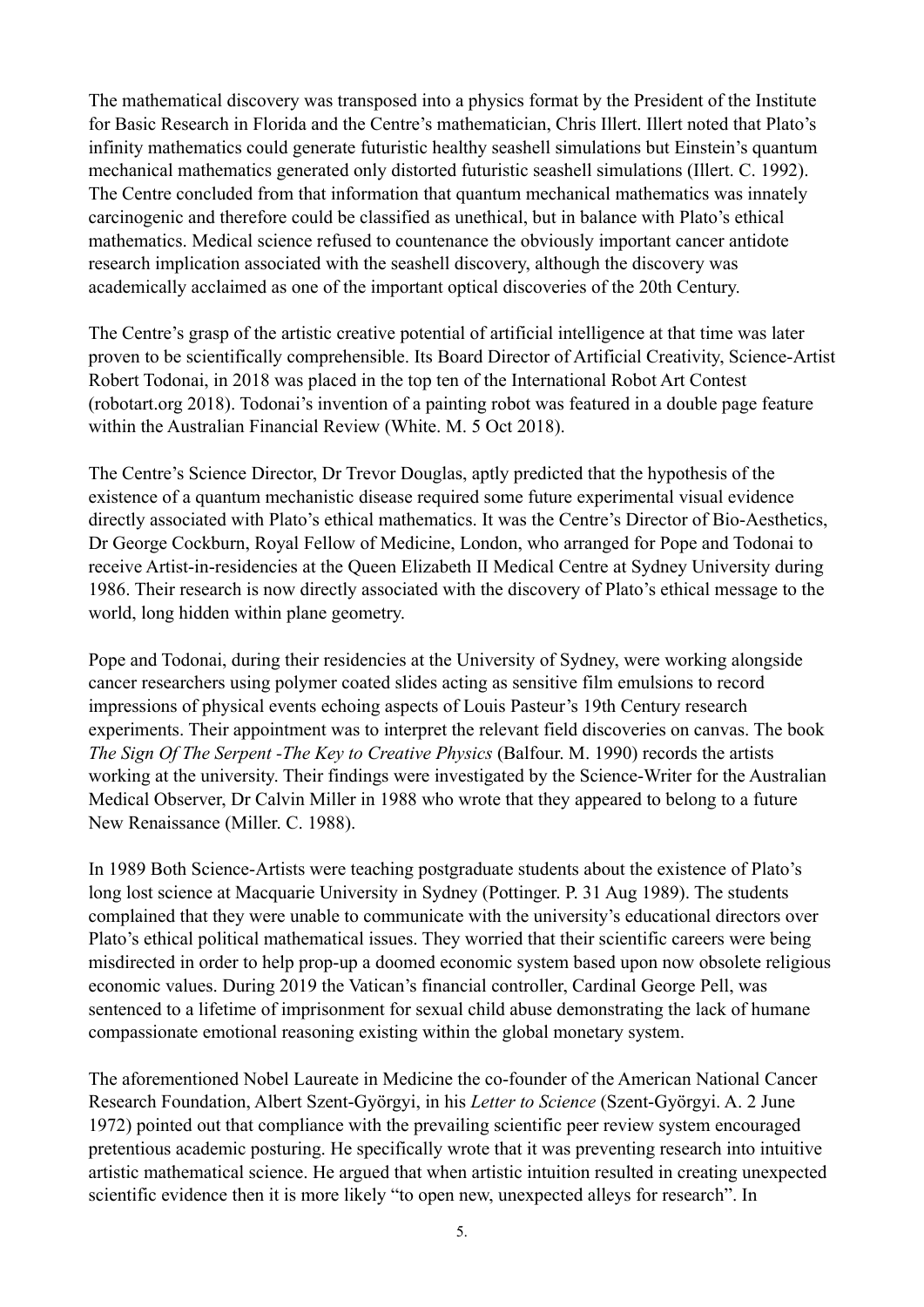conclusion he wrote "The problem is a most important one, especially now, as science grapples with one of nature's mysteries, cancer, which may demand entirely new approaches". That statement is directly associated with the Science-Art Centre's discovery of the carcinogenic nature of quantum mechanical mathematics.

The general public well might become positively curious after seeing completely unexpected visions of interlocking dimensional images containing movement within the flat plane of a painting. Such public curiosity is an essential element in the presentation of a new ethical thought forming function within the creative artistic mind. This consideration is important.

The existing scientific educational peer review system has been seen to refuse giving credence to any relevant intuitive artistic Science-Art theories. It could find itself tongue tied when criticized for accelerating carcinogenic chaos rather that comprehending the possible moving of mathematical physics forward instead. If this confusion can be widely discussed in a sympathetic and moderate manner then the new artistic artefact will enjoy its participation within a new ethical understanding of science.

Plato's electromagnetic life-force within the earth's biosphere was unable to declare its creative conscious existence until humans measured it during the 18th and 19th Centuries. Immanuel Kant used the difference between Plato's ethical electromagnetic artistic wisdom and unethical tribal artistic aesthetics as the basis for his electromagnetic *Golden Age of Danish Science*. The difference between Kant's emotionally aesthetically pleasing demonizing of art and its balancing artistic mathematical wisdom, is of such crucial importance that it appears to warrant a brief dramatic explanation.

The solemn artistic pomp and circumstance associated with global victory parades in some way appears associated with darker thought-form evolutionary shadows emanating from past history. The Roman Colosseum completed in 80AD, was declared by Roman law to be the epitome of artistic excellence. For 400 years it was used as an artefact to excite the populace to enjoy the sadistic pleasure of artistically torturing to death men, women, children and animals. In 1600 Roman religious congregations made no effective protest to the imprisonment, torture and burning alive of the genial mathematician and cosmological theorist, Giordano Bruno, for teaching that the universe was infinite and that other solar systems existed.

The molecular biologist, Louis Pasteur was familiar with the geometrical difference between living electromagnetic fields and mechanistic electromagnetic fields. This common knowledge in his era emanated from the 18th and 19th Century electromagnetic discoveries by such people as Michael Faraday, Hans Christian Oersted and James Maxwell.

In 1857 Louis Pasteur published that the dynamics of the universe was controlled by living firstprinciple asymmetric electromagnetic mathematics (Dubos. J. 1950). Pasteur was among those scientists who readily understood that Plato's artistic geometrical electromagnetic thought-forms, upon coming into mind must instantly interact mathematically with the electromagnetic biosphere. That process was therefore directly involved in the evolution of Plato's infinite universal electromagnetic consciousness. Pasteur observed under his microscope that a living electromagnetic geometrical dot was obeying the mathematics of an electromagnetic field rotating anticlockwise, that is asymmetrically, in order to create live bacteria. He wrote from that observation that the universe is governed by asymmetric first-cause electromagnetic geometrical principles.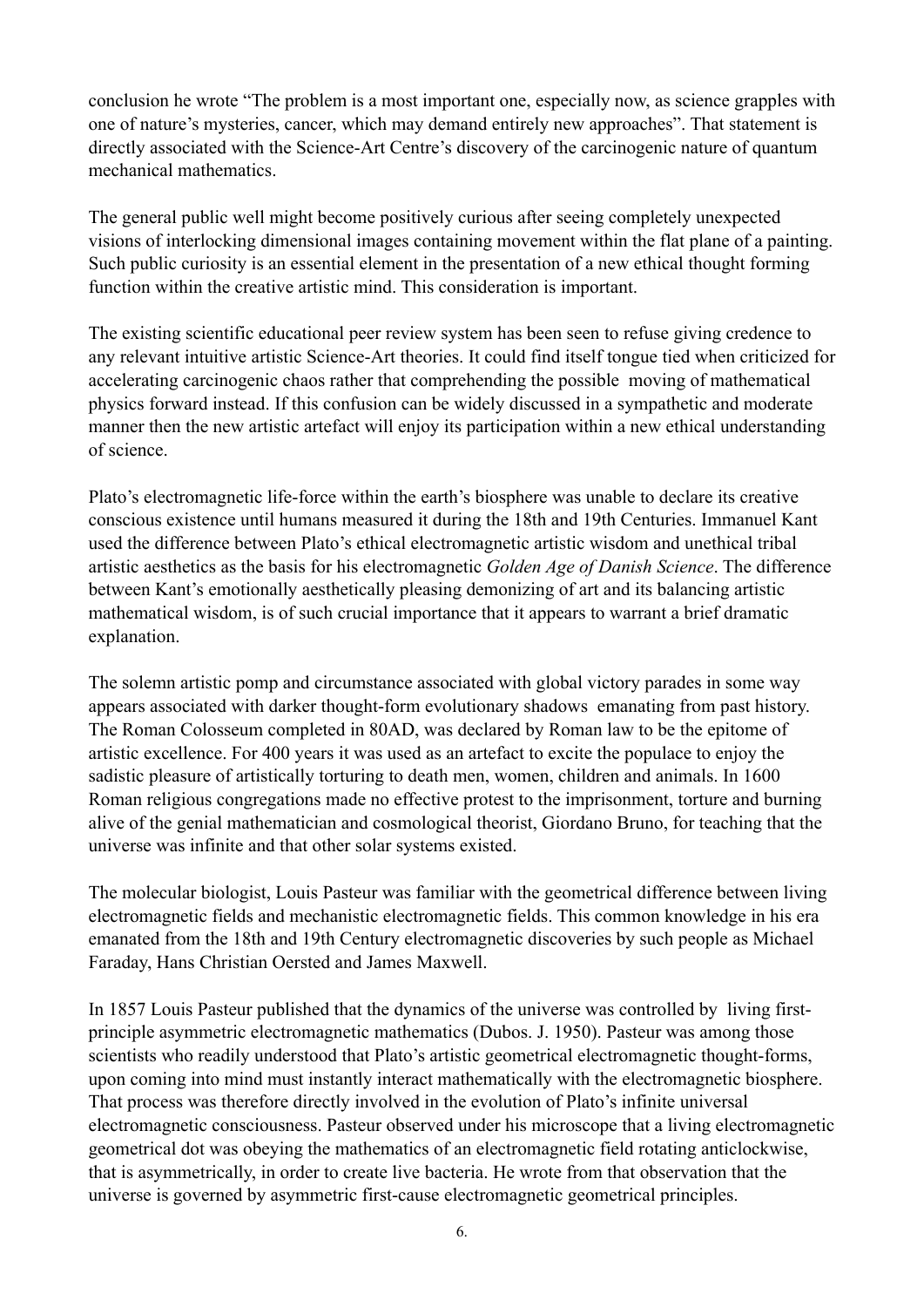In his paper *'The role of symmetry in physics'* the Nobel Laureate in Physics, David Gross, states that "Einstein's great advance in 1905 was to put symmetry first, to regard the symmetry principle as the primary feature of nature that constrains the allowable dynamical laws" (Gross, D. J., 1996). This meant that Einstein believed that clockwise rotating electromagnetic fields governing symmetry principles "serve as the guiding principle in the search of further unification and progress". Pasteur was later proven to be correct and Einstein incorrect.

On the 21st of March, 2013, the Planck Space Observatory recorded in detail that the 'First Light' created in the universe was 'Asymmetrical' (NASA website, 2014). Consequently all 'First-Cause' principles' governing the dynamics of universal reality belong to Pasteur's living mathematics, vindicating the existence of Plato's infinite ethical mathematics.

As mentioned above, the general public needs to know that the emotional will to obtain sustainable human survival blueprint simulations is being prevented in compliance with obsolete tribal medical science's financial obsession with only rewarding the acceleration of aggressive and destructive tribal economic sentiment.

Paul Davies is a gifted tribal science spokesperson for the National Cancer Institute. His New York Times article (Davies, P. 2007) inferred that science is considered to be "the most reliable form of knowledge about the world because it is based upon testable hypothesis. Religion, by contrast, having belief without evidence is regarded as a virtue".

Davies seems unable to appreciate the proven fact that prevailing science has been very well classified as a religious global artefact. Although the mathematician, Bertrand Russell may well have applauded Davies' sentiment, his 1950 Nobel Prize in Literature (The Arts) argued against Davies' conviction. Russell's most famous work '*The Free Man's Worship*' published in 1903 was his most reprinted essay" (Russell, B., 1902-14). His long held cultural persuasion to worship Einstein's understanding of the Second Law of Thermodynamics appears now to belong to some ancient tribal religious death cult. The 1985 Russell-Einstein Manifesto artefact to neutralize the proliferation of nuclear weaponry through a religious devotion to science can now be considered to have been a useless but aesthetically pleasing illusory artistic failure. It completely lacks any understanding about Plato's artistic ethical mathematical wisdom, and echoes the frenzied excitement emanating from the Roman Colosseum, applauding the death cult's artistic presentation of illusory information.

The aforementioned unethical artistic emotional art associated with the Roman Colosseum can now be shown to definitely belong to an electromagnetic artistic disease existing in Einstein's Age of Symmetry. Dr Timothy Morton of Rice University in Texas in his book *Art in the Age of Asymmetry* states that Plato "imagines artistic inspiration as an electromagnetic field". Morton refers to unethical mathematical information electromagnetic wave-fronts capable of inducing disease, as a "demonizing of art" (Morton. T. 2012).

In Australia each year billions of dollars of State Government revenue are collected from gambling machines programmed with symmetrical mathematics to induce moral and financial bankruptcies by using electromagnetic artistic sound, colours and harmonic vibrations. This unethical mathematical mind control is able to induce heroin-like addictions that in the long term cost more in medical services than the value of the annual electronic gambling revenue.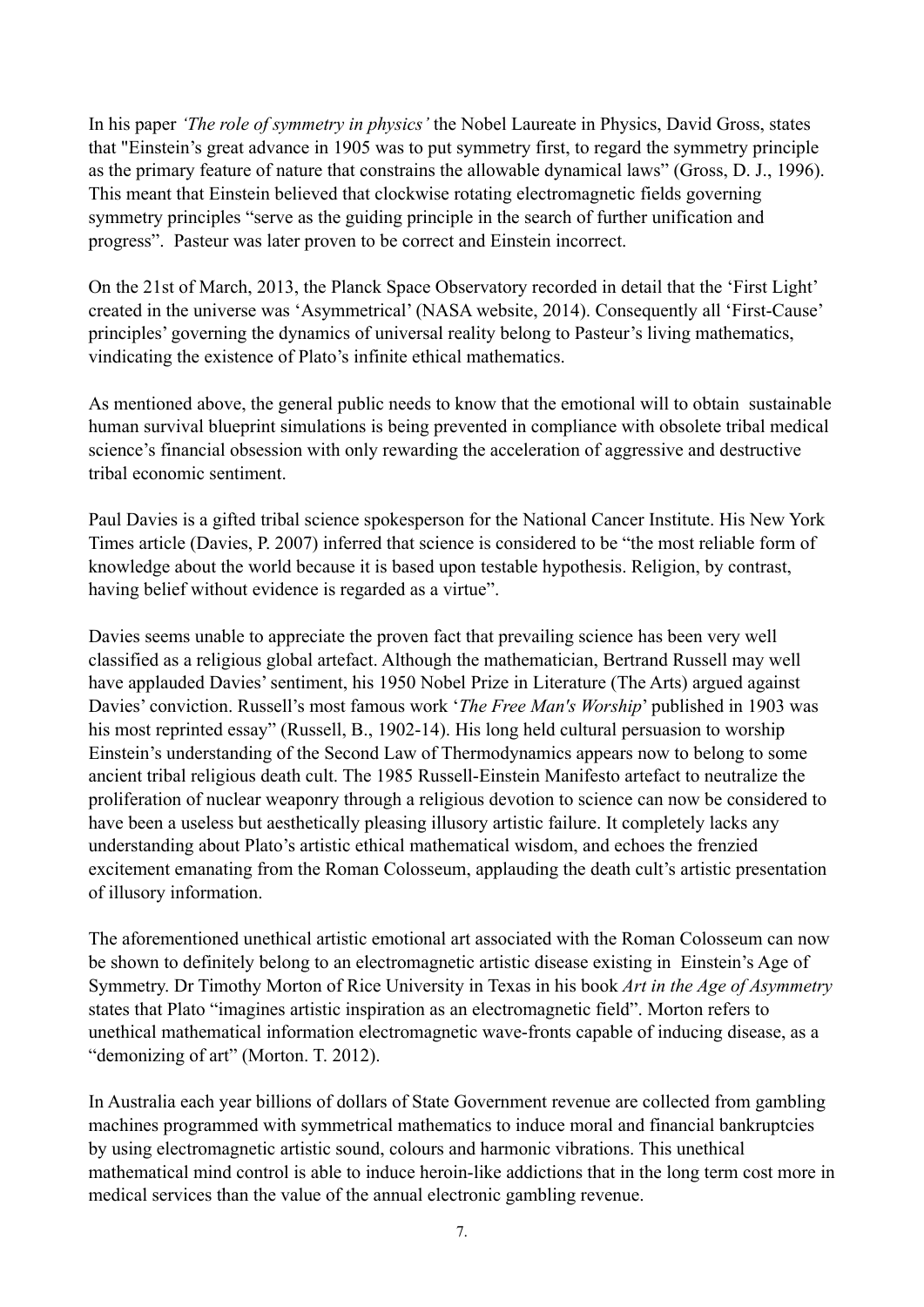The same symmetrical tribal mathematical logic is employed by wealthy plutocrats defending tribal democracy, fighting to gain control of a collapsing global monetary system. At present super-rich plutocratic leaders are employing aggressive electromagnetic emotional tweeting of dysfunctional information stratagems, seemingly as heralding a thriving World War III death cult.

Kant's use of Plato's electromagnetic thought-form theories as the basis of the *Golden Age of Danish Science* was mathematically associated with anticlockwise field rotation as Pasteur had observed. Kant's conclusion that an ethical asymmetrical field was evolving consciousness within the artistic creative mind is now extremely important. His contemporary, Emmanuel Levinas, agreed with Kant about the field echoing artistic purpose emanating from the creation of electromagnetic light. However, Levinas insisted that the asymmetrical electromagnetic, or spiritual force, represented first principle law governing all dynamics of universal reality.

Levinas used the term 'alterity', meaning other, in order to describe the disparity between both ethical living and non-living electromagnetic aspects of creativity.

In the book Kantian Imperatives and Phenomenology's Original Forces, this concept is expressed as "Thus infinity is the proper dimension of ethics for Levinas, as it makes genuine [evolutionary] transcendence possible". "With the infinity of alterity comes the *asymmetrica*l relation of self" (Wheeler, C. R., 2008). Levinas was arguing that Kant's research on this issue needed to show that their asymmetrical field was an all powerful first-cause principle.

Levinas' commitment to "ethics as first philosophy" has been fused with the science of semioethics advocating a total reconstruction of the prevailing field of global communication for the welfare of the world and demanding "responsive human action" (Arnett. R. C. 2017).

Levinas and Einstein considered ethical thought was morally important and both accepted the general opinion that Descartes was the father of philosophy influencing Western medical science. However, they argued about which aspect of creation; asymmetry or symmetry, controlled universal dynamics. Levinas realized that eventually asymmetrical ethics was the first-cause principle overriding symmetrical thought-form moral behaviour. Levinas can be greatly honoured by overcoming the inner emotional anguish he went through by contradicting Descartes' philosophy of science. His contradiction with Einstein about the fundamental mathematical nature of ethics was needed in order for him to reach his highly controversial asymmetrical conclusion.

In 1978 The Science-Art Research Centre in Australia was scheduled to hold a New Renaissance Science-Art Exhibition in New York as part of the Australian Bi-Centennial Anniversary. Its philosophy of science was filmed in that year by Australian National Television within its eight part series *The-Scientist-Profiles of Discovery* (Australian Broadcasting Corporation 1979) scheduled for international screening in 1979. However its contents so infuriated a politically influential world famous scientist, conversant with Descartes' theories, that he had the American exhibition approval documents illegally removed from the Government records. In retaliation the Directors of the Science-Art Centre, Robert Pope and Robert Todonai, held protest meetings throughout the state of South Australia. As a result of their efforts the Science-Art Exhibition received an invitation to hold the exhibition in Los Angeles, under the auspices of the Hollywood Thalian Mental Health Organization. This is recorded within the following document (Pope R. and Todonai, R. 1988).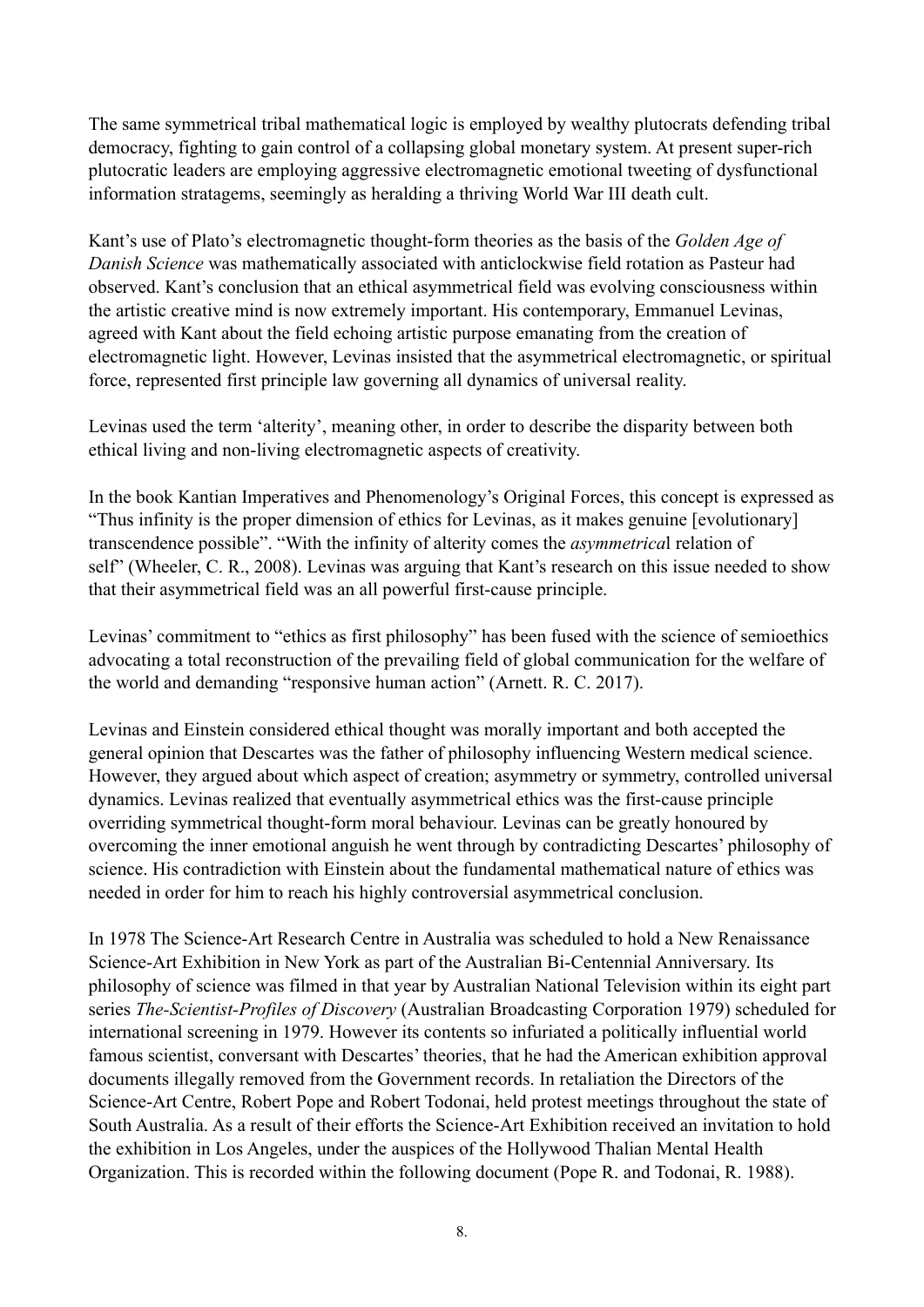

Document reproduced from the book Two Bob's Worth, by Robert Pope and Robert Todonai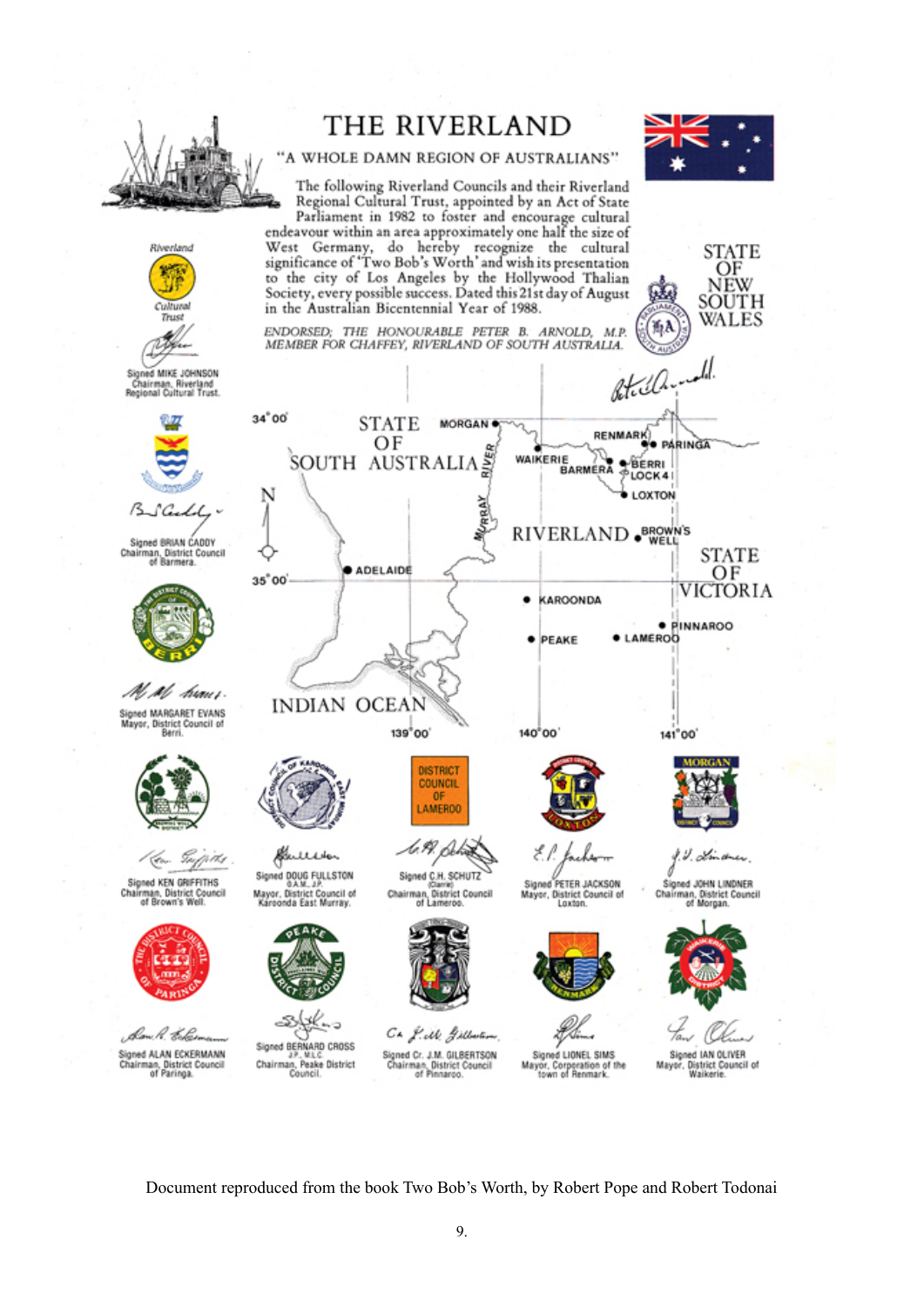On page 110 of their book Two Bobs Worth, published for the exhibition, Descartes is depicted as being of an unbalanced misogynist mind. Fourteen years later their attack upon modern day medical science was endorsed by the 1981 Nobel Laureate in Neurological Medicine, David Hubel, as mentioned above.

Kant's electromagnetic Golden Age of Danish Science led by Hans Christian Oersted, who discovered that electric currents create magnetic fields, was short lived. The electrification of the United States of America was about the acquisition of great wealth and power in which *asymmetrical* economic mathematics was a hindrance. Wealth controls the development of weapons for war and its symmetrical structure has been calculated as being some 25% more efficient for destruction than any creative asymmetric reasoning (Wolak, F. A., 1994). Accordingly, within tribal economic science it is now acceptable practice to refer to *asymmetrical* mathematical equations as plague equations. Symmetrical mathematics definitely presents itself as a carrier of the current global pandemic of accelerating chaos, urgently requiring Plato's antidote.

The emotional disease, in which the human species is compelled to continuously harm itself most certainly requires that antidote. However, this new information must be introduced gently as a genuine compassionate medical consideration. The disease is just fulfilling its emotional obligation to bring about the extinction of civilization in compliance with Einstein's erroneous assumption that universal beauty is governed by a first-cause electromagnetic field rotating clockwise.

In June 2018 the international journal of science, Nature, published *'How the belief in beauty has triggered a crisis in physics'* (Ananthaswamy. A.-June 2018). It refers to a paper entitled *Lost in Math: How Beauty Leads Physics Astray* recently written by the physicist Sabine Hossenfelder. She is a researcher into quantum gravity and modifications to the general theory of relativity at the Frankfurt Institute of Advanced Studies. Hossenfender describes the ugliness of physics as being further contaminated with an unnatural compulsion to develop supersymmetry to keep Einstein's illusion alive. She asserts that in modern science "we are losing our way in a mathematical jungle, however beautiful". That emotional concept of aesthetic beauty is the fundamental illusion controlling the tribal science held by the mathematicians within Plato's allegory of The Cave, held prisoners for being untutored in *asymmetrical* electromagnetic thoughtform theory.

In quantum biology cancer research, healthy information is known to flow in the opposite direction to the energies of chaos. In his paper *'Cybernetics And Society'* Norbert Wiener, the Father of Cybernetics, insisted that living information entangled itself with the energies of chaos in defiance of Einstein's understanding of the Second Law of Thermodynamics. Wiener's *Progress in Physics* opposes the law of chaos and holds that an extremely small amount of living asymmetrical information energy, perhaps just information as a 'First Cause' principle, controls the dynamics of a living universe rather than the symmetrical laws of entropic extinction (Weiner, N., 1954).

Wiener's concept of obtaining free energy from a human interaction with other dimensional realities was associated with his well known affinity with Plato's ethical mathematical theories. The Science-Art Research Centre of Australia is aware of scientists now blazing a trail toward Marcillio Ficino's 21st Century Renaissance, of which not one of Leonardo da Vinci artefacts represents. However, after some 2400 years Plato's hidden message within plane geometry has been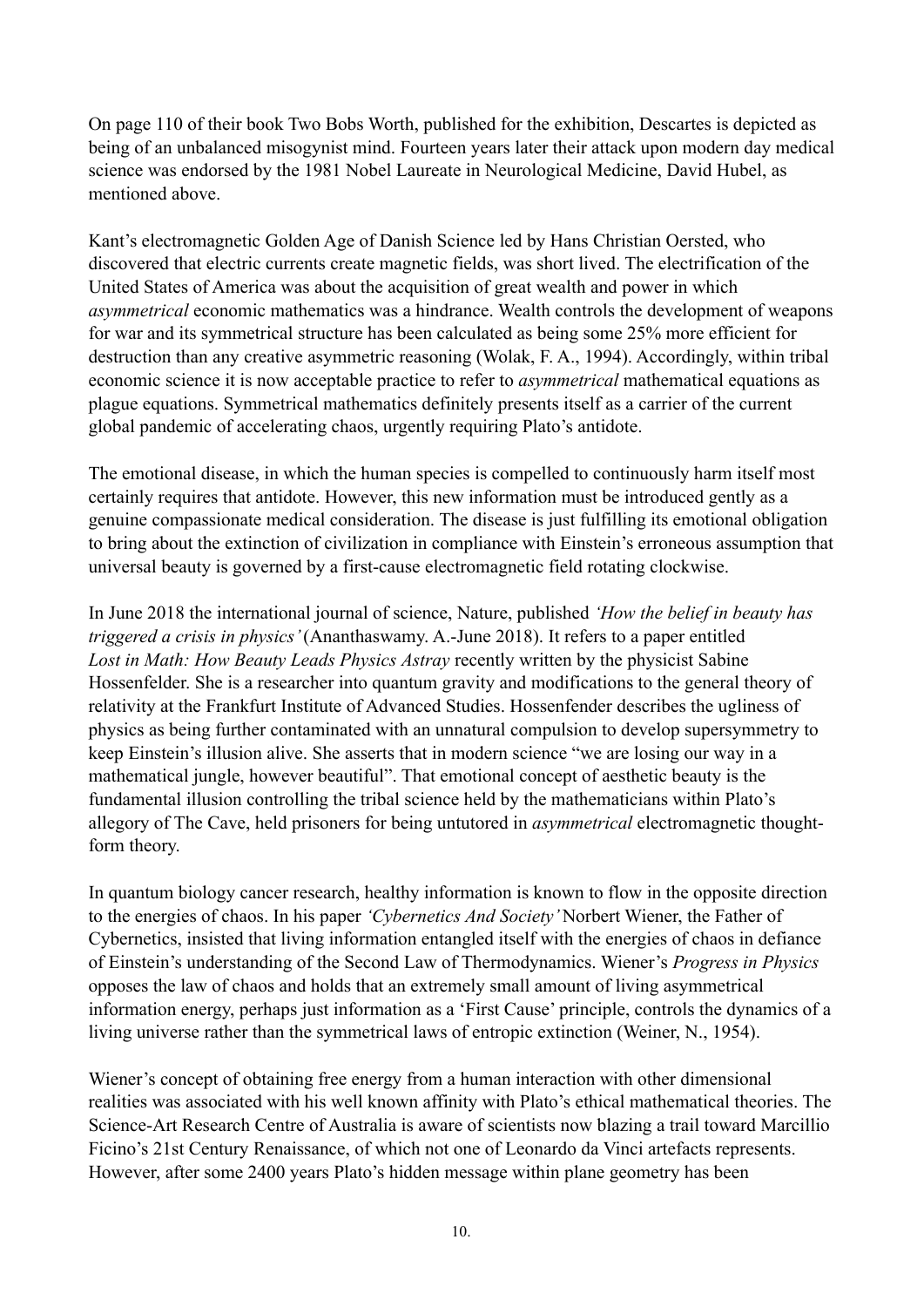discovered, despite Descartes and da Vinci's mechanistic worldview artefacts preforming their entropic tasks most efficiently.

This discovery reveals that an extremely small amount of Wiener's First-Cause principle information controls the dimensional dynamics of a creative universe. This paper is arguing that the dramatic visual evidence of Plato's asymmetrical non-materialistic electromagnetic holographic images existing within the flat geometrical painting planes can rapidly distribute emotional information of crucial biological medical importance, through the medium of public curiosity.

The magnetizing of flat plane mathematics is too complex to be defined in this paper. However, the reader can realize that it opens incredible doors to the future by knowing that NASA research scientists, reasoning outside the limits of 'tribal' physics have calculated that the universe is a flat plane evolving to infinity (NASA website, 2014) and other scientists have made the same calculations.

The Science-Art Centre has been creating stereoscopic paintings for several years. Up until recently, perceived movement within the artwork was very slight. Scientists had been associating this slight movement with a transfer of emotional information to the painter from flat plane torque force mind movement functioning on the outer flat planes of the skin of the cerebrum. The mind can generate torque force movement in the brain converting it to chemical energy then into quantum mechanistic energy for coherent body movement. Its ability to transfer healthy information through artistic electromagnetic vibrations contrasts with the ability of electromagnetic gambling machines to transmit diseased electromagnetic emotional information to their victims.

The scientists requested if it would be possible to create a larger painting depicting increased movement between the various dimensional planes within the artwork. In response to that request the painting entitled *Plato's geometry secret* was created, measuring 93 centimetres by 61 centimetres. By observing the painting though *asymmetric electromagnetic* glasses the movement across its surface was increased to approximately four millimetres and its various interlocking dimensional planes became extremely visible. A curving art form can be seen to be passing through all of the interlocking planes and certain art forms moved in opposite directions at the same time. Professor Stephen Schafer, author of *Exploring the Collective Unconscious in a Digital Age*  (Schafer. S. 2016) considers the Centre's discovery of the holographic imagery to constitute an important breakthrough in the field of neurological science.

Carme Ruiz of the Centre of Dalinian Studies, Gala-Salvador Dalí Foundation, in her paper *Salvador Dali and science - Beyond a mere curiosity* refers to Dali academic interests. "Among the painter's conceptual preferences his major interests lay in the world of mathematics and optics" (Ruiz. C. 2010). Dali held the Platonic conviction that a flat plane painting contained important stereoscopic information. His 3D Art Exhibition at the Dali Stereoscopic Museum in Spain displays the first pioneering attempt to reveal this phenomenon by using two paintings side by side to reveal a holographic image. Today, many artists are now unconsciously painting holographic images into single paintings demonstrating that this visual occurrence is a rapidly evolving human stereoscopic phenomenon.

Kant and Levinas' prediction that an ethical *asymmetrical* electromagnetic field is evolving within the creative artistic mind is in accordance to Dr Morton's *Art in the Age of Asymmetry* replacing Einstein's artistic unethical mathematical age of destructive symmetrical mathematical physics.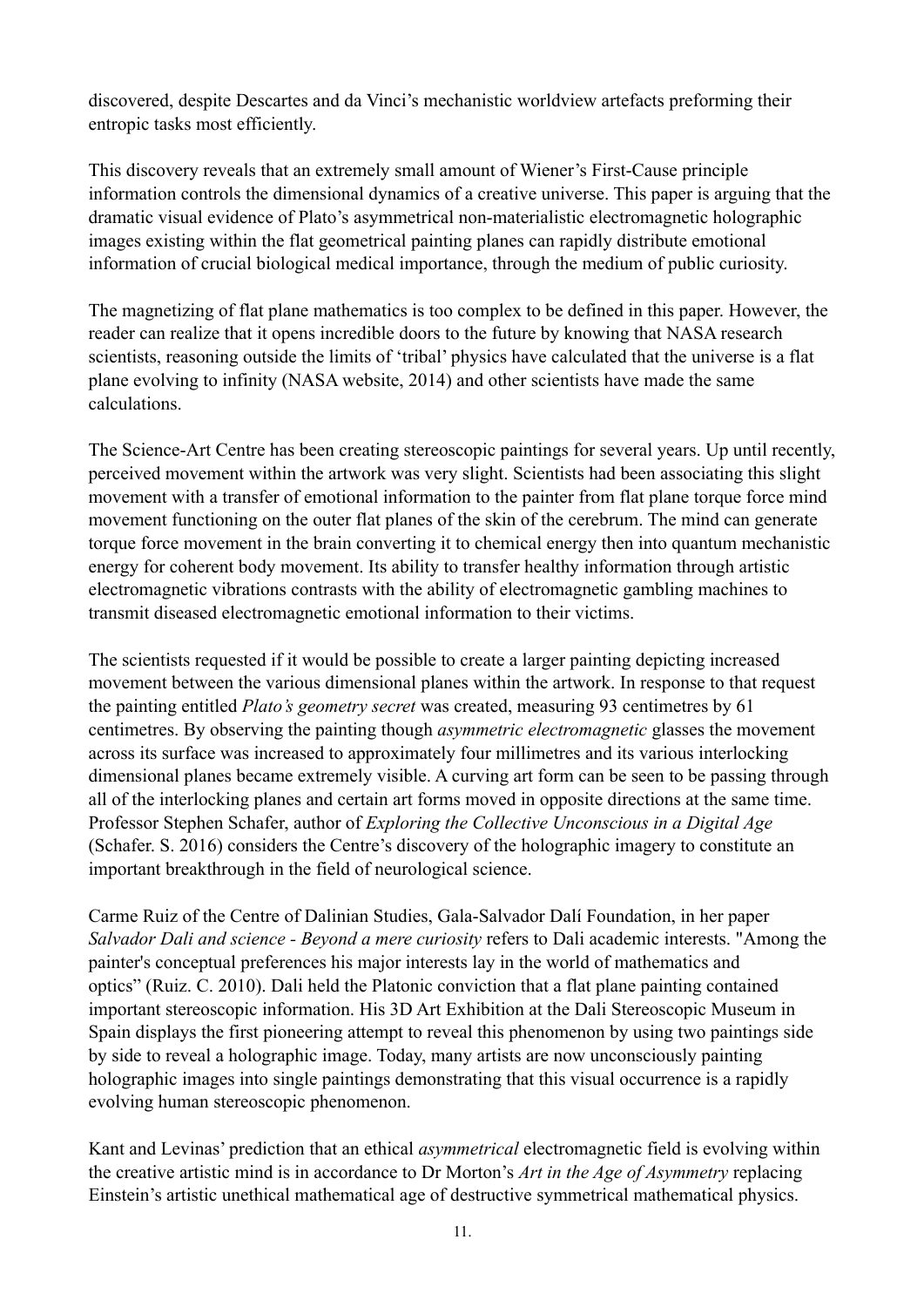The mathematician, Georg Cantor is acclaimed to be one of the greatest mathematicians in history but was also the most despised by scientists employed by religious universities. He held the conviction that science was infected by a mental disorder as, "a form of myopia that destroys the possibility of seeing the actual infinite" and "occurs all around us and even inhabits our minds" (Wayne M. 2005). The mathematician David Hilbert supported Cantor's mathematical access to infinity when arguing with Einstein about the unification of gravity with electromagnetic theory.

The Science-Art Centre's research to obtain a general understanding of the medical antidote to allow civilization to move forward toward ethical order, in accordance with Plato's infinite mathematical logic, was not difficult. Einstein's symmetrical worldview in the light of the 2013 space observatory mapping of the first light of the universe was dismissed from the attempt to unite gravity with electromagnetic theory. Hilbert's mental block to link mathematics to any metaphysical property was easily modified. By applying Plato's electromagnetic geometry to mathematical activity during the function of chromosome mitosis division the nature of the antidote became geometrically obvious. Scientists knew that Cantor's mathematics was somehow involved in that process but their sterile quantum mechanistic geometrical point mathematics was biologically meaningless compared to Pasteur's living *asymmetrical* mathematical functioning.

In collaboration during 2016 with the International Quantum Art Movement (MAQ) and Pavia University's Department of Medicinal Chemistry Research, a Science-Art holographic painting, together with cancer antidote text was awarded a First Prize during the Russian Art Week International Contemporary Arts Competition under the auspices of the World Fund for Arts. In 2017 the World Art Fund established a Science-Art Research Project under the leadership of the Director of Quantum Art International. In 2019 the Science-Art Research Project was dedicated to *Creativity and Antidote for Human Survival.*

The essential research by the trail-blazers working to bring into practical focus the *21st Century Asymmetric Renaissance* is truly astounding. It is hoped that after 2400 years the new Platonic Art Wisdom Artefacts will be of some practical use to them.

During 2003 photon research into universal dimensional information was recorded in the paper, *An Extra Dimensional Approach of Entanglement* (Dietrich, A & Been, W. 2003). The authors referred to their discovery as belonging to counter-intuitive properties of quantum entanglement. They stated, "Motivated by the apparent lack of a workable hypothesis we developed a model to describe phenomena such as entanglement and the EPR-paradox [Einsten, Podolsky and Rosen]". They mention that it will be very useful to repeat the entanglement experiment with relevant reference to research by David Bohm. They wrote "We think that our model will open the gate towards the possibility to unifying quantum mechanics and the theory of relativity." During 2019 the phenomenon of quantum entanglement has begun to be used as the mechanism of new communication and encryption technologies (National Institute of Standards and Technology. February 25, 2019). This surely warrants corresponding biological research.

The discovery of Plato's dimensional reality within plane geometry now appears to provide rigorous evidence that is not counter-intuitive and has been recognized to be demonstrating biological functioning within quantum entanglement. The 2003 multi-dimensional research mentioned above suggests the importance of incorporating relevant biological research associated with Plato's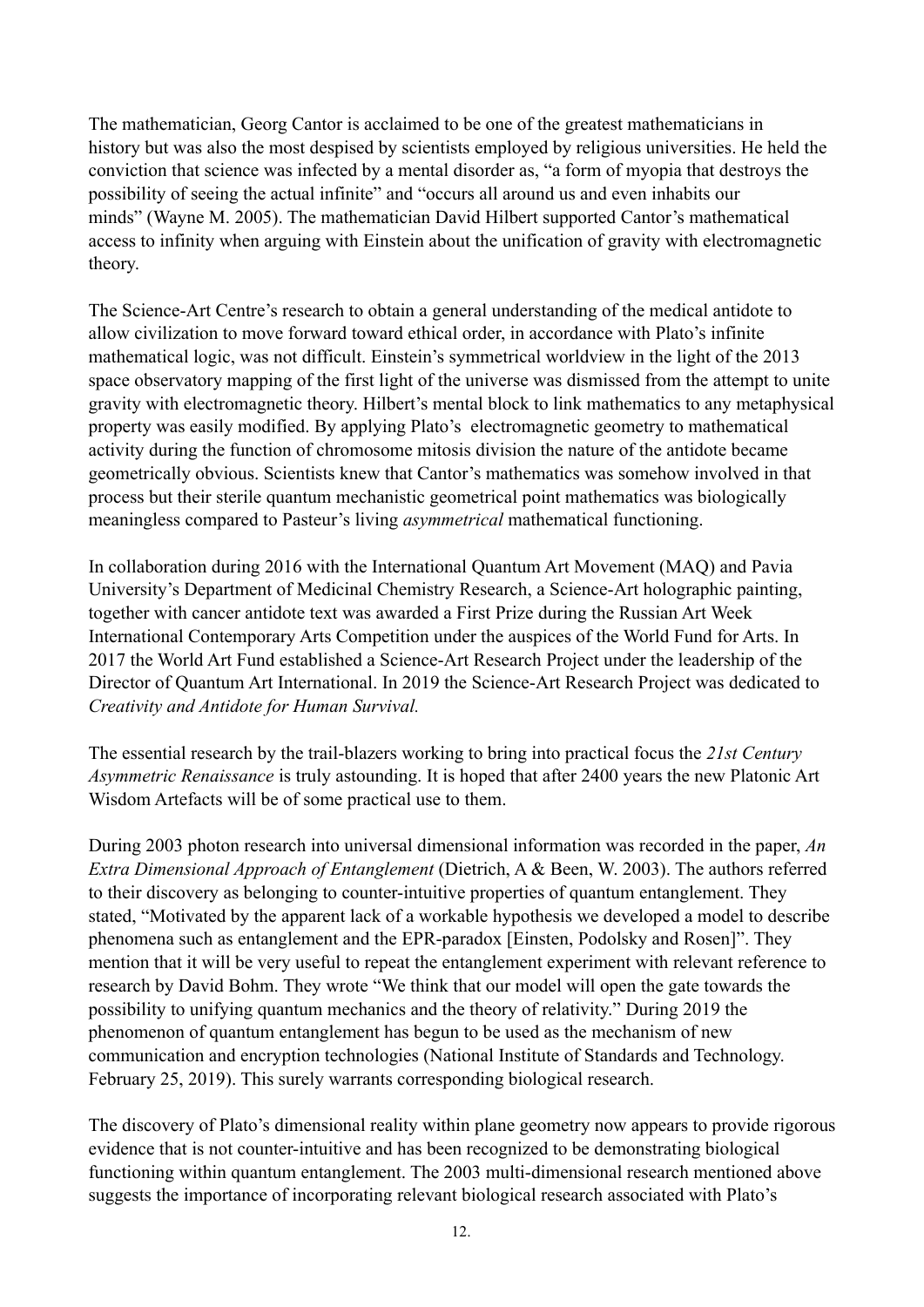medical *asymmetrica*l mathematics. To this end the discovery of Plato's human survival mathematics within plane geometry, now represented in artistic artefacts concerning future ethical technologies, appears to have crucial medical ramifications.

### **References**

Ananthaswamy. A. (June 2018) How the Belief in Beauty has Triggered a Crisis in Physics. 9 .Nature. Books and Arts. (online) https://www.nature.com/articles/d41586-018-05374-9 (accessed August 2018).

Arnett. R. C. (2017) Communicative Ethics - The Phenomenological Sense of Semioethics. Academia.edu (online) https://www.academia.edu/38312177/ Communicative Ethics The Phenomenological Sense of Semioethics (accessed February 2019) abstract.

Baloyanni. S. J. (January 4, 2018) Anaxagoras on Mind. Journal of Neurology and Stroke. 8(1): 00269. DOI: 10.15406/jnsk.2017.08.00269

Balfour. M (1990) The Sign Of The Serpent - The Key to Creative Physics. Prism Press, United Kingdom. Avery Publishing Group, New York. Unity Press, Australia. ISBN 1 85327062 8 pp. 135-138.

Clarke. A. C. and Lesmoir-Gordon. N. (1995) The Colors of Infinity. Television Documentary (online) https://www.youtube.com/watch?v=Lk6QU94xAb8 (accessed March 2019).

Conolly. T. 2019 Plato: Phaedo. The Internet Encyclopedia of Philosopohy. Socrates' Intellectual History (96a-102a) (online) https:/ www.iep.utm.edu/phaedo/ (accessed January 2019).

Damasio, A. R. (1994). Descartes' Error - Emotion, Reason, and the Human Brain. Avon Books. New York.

Davies P. (November 24 2007). Taking Science on Faith. The New York Times.

Dietrich, A & Been, W. (2003). An Extra Dimensional Approach of Entanglement.

Dubos, J. (1950) Louis Pasteur - Freelance of Science. Little, Brown and Company, Boston. p. 111.

Gross, D.J. (Dec 10, 1996) The role of symmetry in fundamental physics. Proceedings of the National Academy of Sciences of the United States of America. 93 (25) 14256-14259 [online] http://www.pnas.org/content/93/25/14256 [accessed 10 September 2018].

Grujic P. V. January (2001). The Concept of Fractal Cosmos: I. Anaxagoras' Cosmology. Serbian Astronomical Journal 163(163):21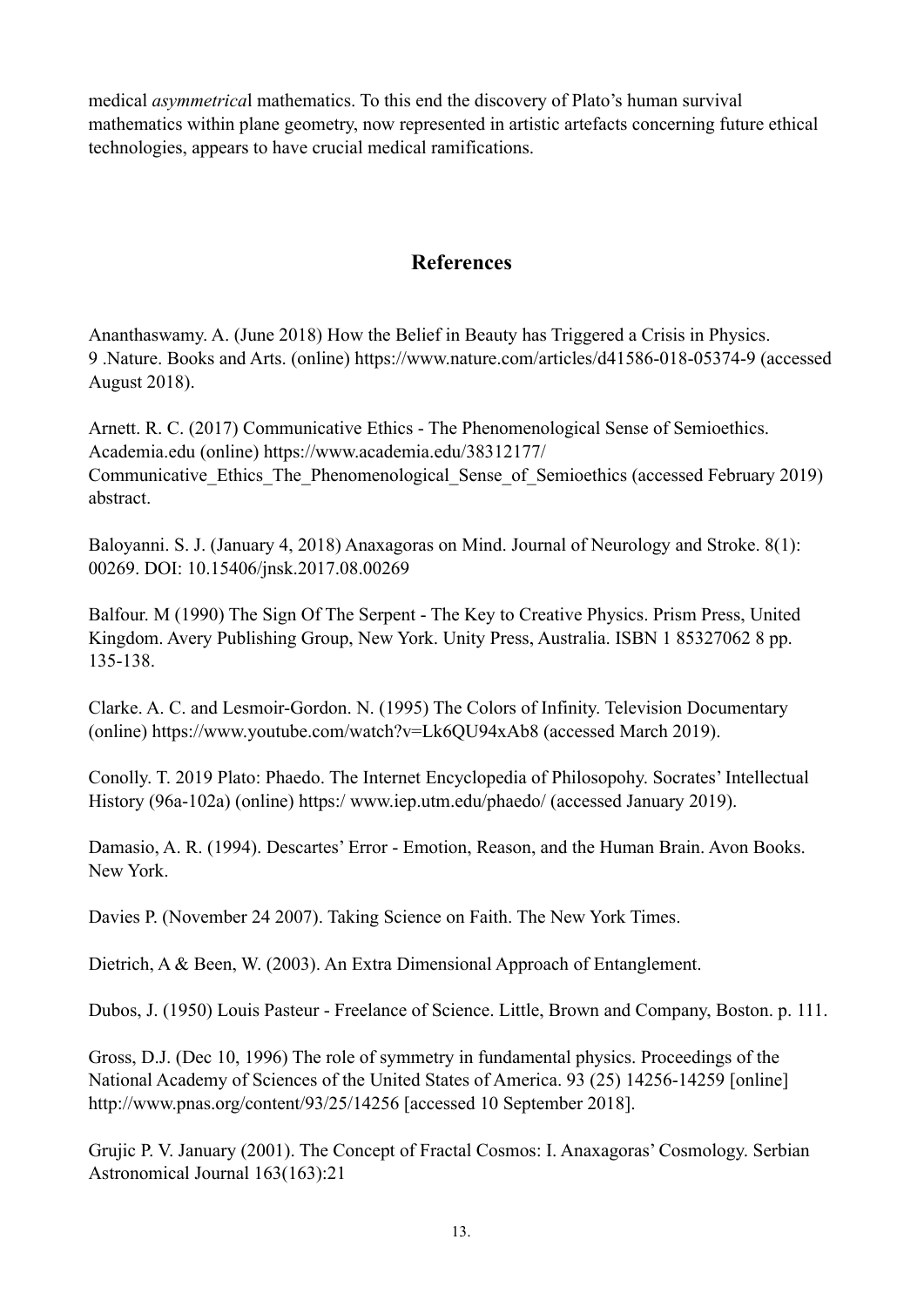Illert, C. (1987). The New Physics of Ultrathin Elastic Conoids, Il Nuovo Cimento, and Formulation and Solution of the Classical Seashell Problem II Tubular Three Dimensional Seashell Surfaces and Il Nuovo Cimento, (1989), The Science-Art Research Centre...selected from the World literature for reprinting in Spie Milestone Series, Vol. MS 15, Selected Papers on Natural Optical Activity, pp.12-23 and 24-33, section 1. Chirality and Natural Optical Activity, 1990.

Illert, C. (1992). Foundations of Theoretical Conchology. Hadronic Journal Supplement ISBN 0-911767-54-1. See abstract.

Lidz, J. W. (1995). Medicine as Metaphor in Plato. The journal of Medicine and Philosophy 20 : 527-541. Kluwer Academic Publishers. Printed in the Netherlands.

Losin. P. (1996) Education and Plato's Parable of the Cave. Originally appeared in *Journal of Education* 178/3, 1996. (online) http://www.plosin.com/work/PlatoCave.html (Accessed March 2019).

Miller, C. (22 Jan - 4 Feb, 1988) A New Renaissance? Medical Observer. pp. 14-15.

Morton T. (2012). Art in the Age of Asymmetry: Hegel, Objects, Aesthetics," Eventual Aesthetics 1, No. 1. p. 135.

NASA website. (2014) Will the Universe Expand Forever? National Aeronautics and Space Administration. [online] https://map.gsfc.nasa.gov/universe/uni\_shape.html [accessed June 2018].

National Institute of Standards and Technology (NIST). (2019, February 25). Entangling photons of different colors: Researchers develop a novel chip-based device for quantum communication. S*cienceDaily.* (Online) www.sciencedaily.com/releases/2019/02/190225170254.htm (Accessed March 10, 2019).

Pope, R. (Sept 2, 1979) The Scientists - Profiles in Discovery. (subtitled) Pope the Catalyst. Australian Broadcasting Commission television documentary.

Pope R. and Todonai, R. (1988) Two Bob's Worth. The Bonum Research Centre Pty Ltd. NSW. ISBN 0 9595604 5 9. p. 111.

Pottinger. P. (August 31, 1989) Australian Artists Update a Science of the Ancient Greeks. The Northern Herald, Sydney. [online] http://www.science-art.com.au/archives/1989.html [accessed September 16 2018].

robotart.org (2018) 2018 Winners [online] https://robotart.org/2018-winners/ [accessed August 2018].

Ruiz. C. (2010) Salvador Dali and science. Beyond a mere curiosity. Salvador-dali.org (online) https://www.salvador-dali.org/en/research/archives-en-ligne/download-documents/16/salvador-daliand-science-beyond-a-mere-curiosity (acccessed March 2019).